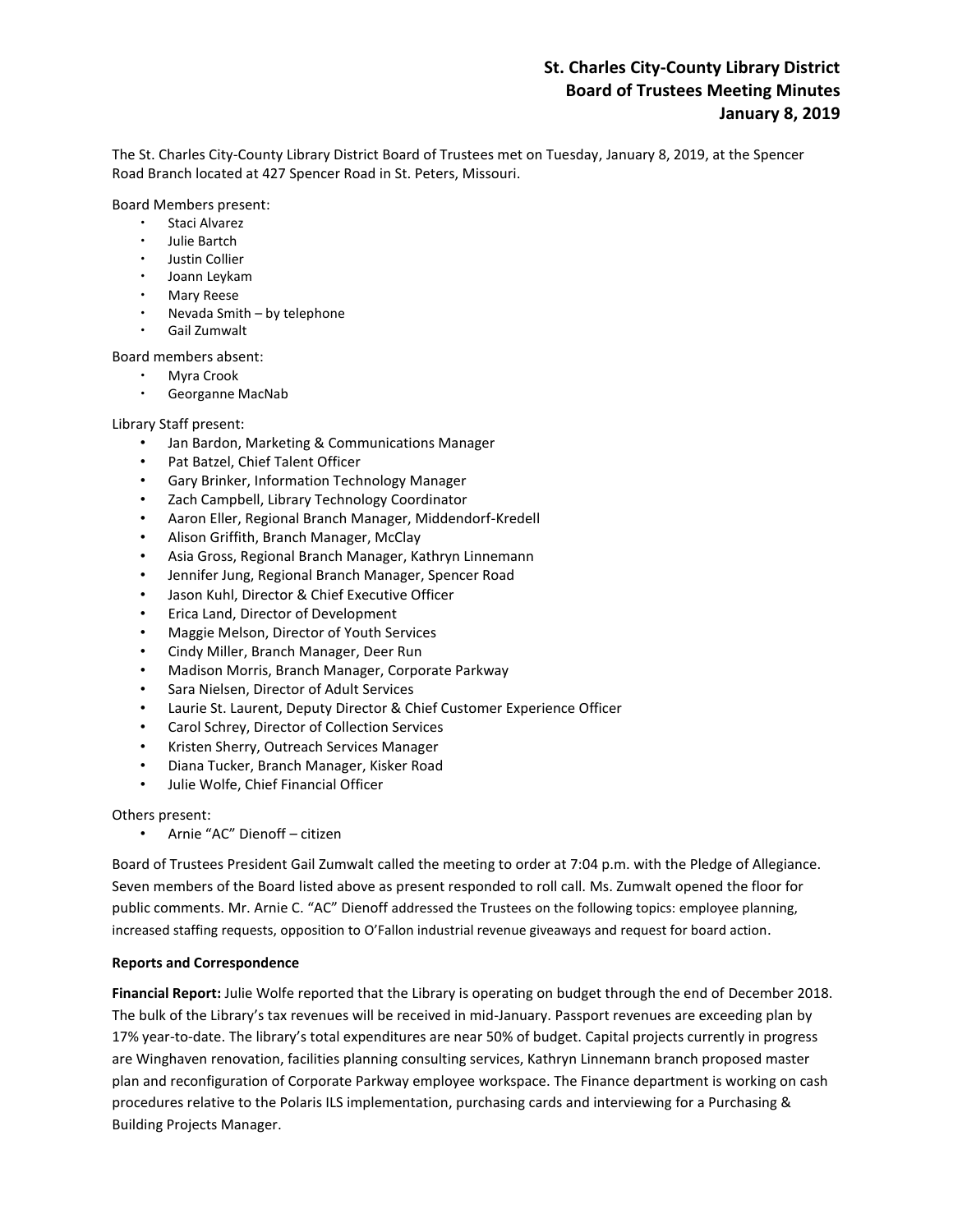**Director's Report:** Jason Kuhl noted the following items on the Director's Report:

• The Library is set to go live with the Polaris Integrated Library System (ILS) on January 30<sup>th</sup>. Jason recognized the ILS Implementation Team members and the ILS training team members for their dedication to completing this project.

**Marketing Update:** Jan reported that the Library's social media continues to grow. We now have over 1,000 followers on Instagram, a platform that more teens use, which is a seventy-five percent increase since last year. Over 12,000 people looked at the Library's post about baking pans and over 900 clicked-through to the online catalog to look at the collection. A new Kaleidoscope for January/February is now available for customers. The Library will offer free replacement library cards with the option to keep an existing barcode number with the "New Year, New Card" promotion. Marketing has been working closely with the ILS Team and the Collection Development group to implement MyLibrary Catalog, a key component of the Polaris ILS implementation.

**Public Services Update:** Maggie Melson reported that the Library will be offering a new class at Regional and General Purpose branches for Kindergarten readiness called "Lessons from Mister Rodgers". The classes will focus on a wide variety of topics such as kindness, being a friend, and differences. Maggie thanked Youth Services Librarian Johnathan Shoff, from the Spencer Road Branch, for contacting the Fred Rodgers Company to obtain permissions and helping to build the curriculum. Starting this month all of our "Grow Your Reader" classes will no longer require registration. Kristen Sherry reported that the expanded Library to You program has delivered 261 programs to 3,050 attendees since May 2018.

**Monthly Statistical Report:** The statistics for December 2018 showed an increase in eMedia usage of 6.51% (399,427 in FY 19 vs. 375,020 in FY 18). FY 19 year to date program attendance increased 3.23% and the number of programs offered increased 5.34%. Total Circulation for the month of December was 431,652, which includes physical checkouts, eMedia checkouts and renewals. Self-checkouts accounted for 49.66% of total circulation in December.

**Correspondence:** Letter from the City of O'Fallon, Missouri, dated January 3, 2019, regarding tax incentives for Point West Properties, LLC, and Cosmos Corporation proposed industrial development project.

**MOTION:** Joann Leykam moved that the Board agree that it is acceptable for the Finance & Audit Committee to approve a draft letter to the City of O'Fallon, Missouri. The letter will explain why the Trustees don't believe it is appropriate to use library revenues in support of the proposed Cosmos Corporation industrial development project. Julie Bartch second. Motion approved seven affirmative, zero negative, zero abstentions and two absent.

## **CONSENT AGENDA:**

Minutes from the December 11, 2018, Meeting

**MOTION:** Mary Reese moved to approve the consent agenda as presented. Joann Leykam second. Motion approved seven affirmative, zero negative, zero abstentions and two absent.

#### **FORMAL AGENDA:**

**OLD BUSINESS**

None.

#### **NEW BUSINESS**

**19-25 Approval of 2019-2023 Strategic Plan:** The Trustees were asked to approve the Library's 2019-2023 Strategic Plan, which was reviewed and discussed at the January 8, 2019, work session. Gail Zumwalt asked if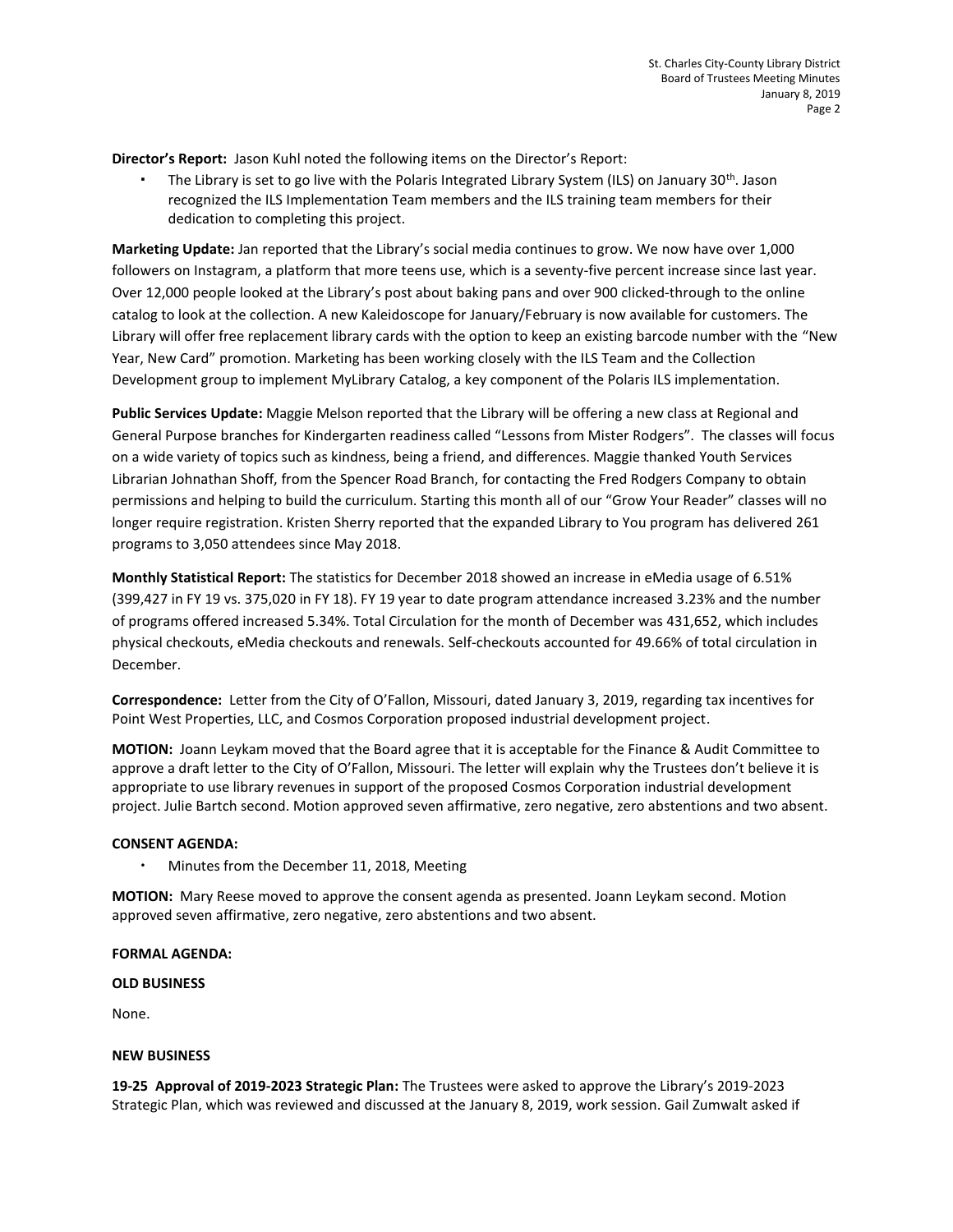anyone had any comments, questions or concerns regarding the plan. None were received. Strategic Plan updates will be provided to the Trustees each month.

**MOTION**: Julie Bartch moved approve the 2019-2023 Strategic Plan as presented. Mary Reese second. Motion approved seven affirmative, zero negative, zero abstentions and two absent.

**19-26 – Approval of Revision to Policy B048 – Mission Statement and Goals:** The Trustees were asked to approve a revision to Policy B048 – Mission Statement and Goals. The new 2019-2023 Strategic Plan includes new mission, vision and values statements. Since the board has approved the strategic plan, Policy B048 needs to reflect the new mission, vision and values statements. The policy will be renamed "Mission, Vision and Values".

**MOTION:** Julie Bartch moved to rescind Policy B048 – Mission Statement and Goals and replace with Policy B048 – Mission, Vision and Values as presented. Mary Reese second. Motion approved seven affirmative, zero negative, zero abstentions and two absent.

**19-27: Development Office Staffing:**. The Development Office is comprised of three full-time positions: Director of Development, Development Specialist and Development Associate. Jason told the Trustees that the Development Specialist and Development Associate positions have both experienced job turn over in the last six months. The Development Specialist position was reclassified in June of 2018 from salary grade 16 to 14. The Development Associate position is currently vacant and Erica Land, Director of Development, has recommended reclassifying the Development Associate position to Development Specialist. Distributing professional level duties between two Development Specialists will create more continuity in the department. A re-evaluation of the level of responsibility moves the position from salary grade 11 to 14. The Trustees were asked to remove the Development Associate position, #032.113, from the compensation plan and to approve an FY 19 budget adjustment of \$3,990.00 to fill the vacant position with a Development Specialist, salary grade 14.

**MOTION:** Julie Bartch moved to approve the removal of the Development Associate, position #032.113, from the compensation plan. Mary Reese second. Motion approved seven affirmative, zero negative, zero abstentions and two absent.

**MOTION:** Justin Collier moved to approve an FY 19 budget adjustment in the amount of \$3,990.00, to fill the vacant position with a Development Specialist, salary grade 14, as presented. Julie Bartch second. Motion approved seven affirmative, zero negative, zero abstentions and two absent.

**19-28: Maintenance Technician Full-Time Position:**.The Library currently has four part time Maintenance Technicians that perform a variety of duties related to repairs, maintenance, cleaning and event set-up. Tauquincy Neal, Facilities Manager, has requested that one of the Maintenance Technician positions be shifted to full time to take on a greater delivery schedule, assist with maintenance projects, do room set-ups for programs and events and spend one day per week (or more as needed) supervising the warehouse. The position would be a pay grade 8 with a salary range of \$12.71 to \$18.13 per hour. The estimated additional cost for the full time position's salary and benefits in FY 19 would be approximately \$6,400.

**MOTION:** Joann Leykam moved to make one of the four existing part time Maintenance Technician positions full time (1.0 FTE) and adjust the Fiscal Year 2019 budget \$6,400 for the additional salary and benefits. Julie Bartch second. Motion approved seven affirmative, zero negative, zero abstentions and two absent.

**MOTION**: At 7:42 p.m. Justin Collier moved to adjourn the meeting. Joann Leykam second. Motion approved seven affirmative, zero negative, zero abstentions and two absent.